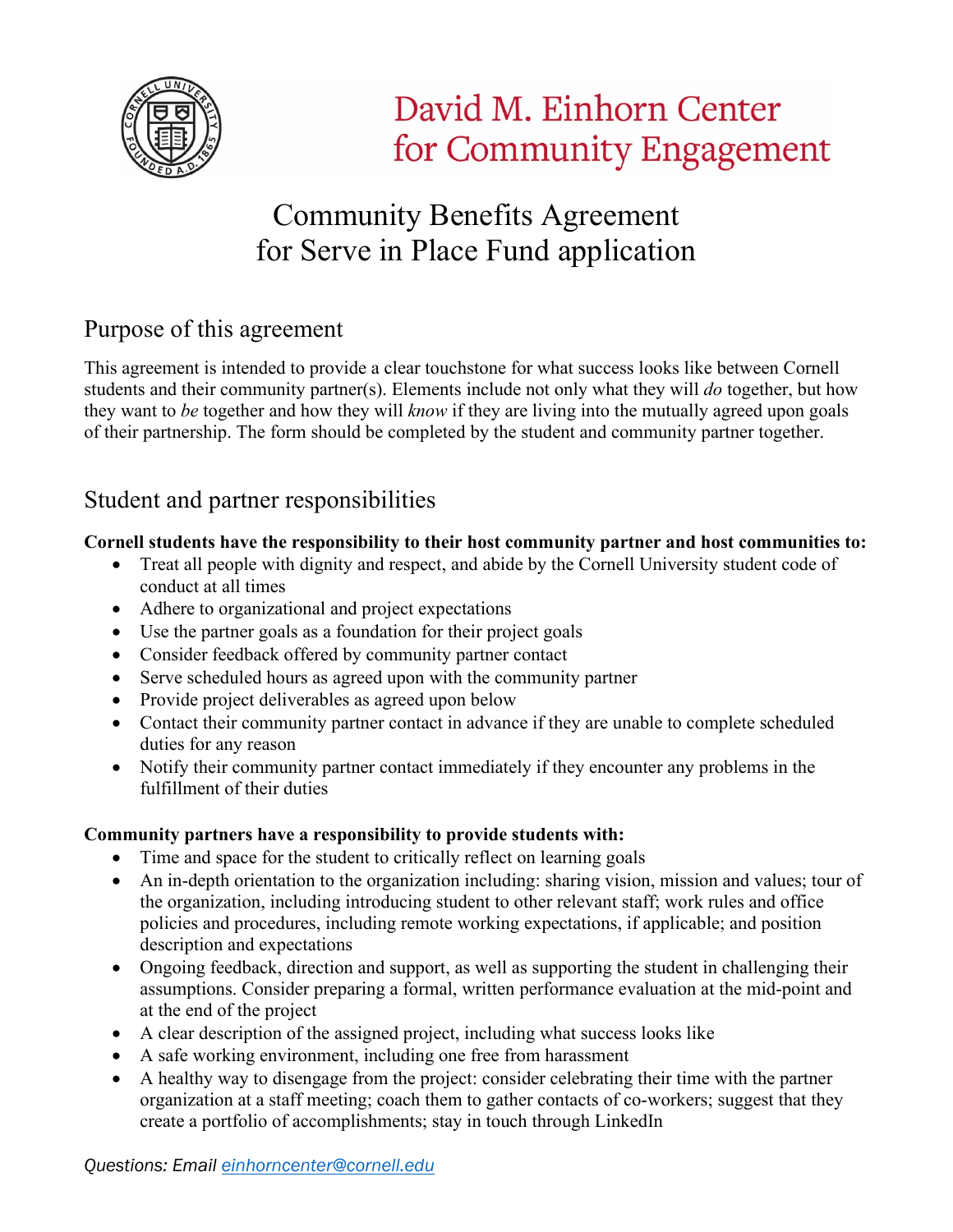## Community Benefits Agreement Form

| <b>Student information</b>                                       |                                                                                                                                                       |
|------------------------------------------------------------------|-------------------------------------------------------------------------------------------------------------------------------------------------------|
| Name:<br><u> 1990 - Johann Barbara, martxa alemani</u>           |                                                                                                                                                       |
| Phone:<br><u> 1950 - Johann Barbara, martin a</u>                | Cell phone:                                                                                                                                           |
| Email:                                                           | Best way to contact?<br><u> 1989 - Johann John Stone, mars et al. 1989 - John Stone, mars et al. 1989 - John Stone, mars et al. 1989 - John Stone</u> |
| <b>Project information</b>                                       |                                                                                                                                                       |
| Community partner:                                               | <u> 1989 - Johann Stein, marwolaethau a bhannaich an t-Albann an t-Albann an t-Albann an t-Albann an t-Albann an</u>                                  |
| Start date:                                                      |                                                                                                                                                       |
|                                                                  |                                                                                                                                                       |
| Check-in days:                                                   |                                                                                                                                                       |
| Important dates:                                                 | <u> 1989 - Johann Stoff, amerikansk politiker (d. 1989)</u>                                                                                           |
|                                                                  | Transportation to site:                                                                                                                               |
| Main contact's name:                                             |                                                                                                                                                       |
| Title:                                                           | <u> 1989 - Johann Stoff, amerikansk politiker (* 1908)</u>                                                                                            |
| Phone:                                                           |                                                                                                                                                       |
| OK to text?                                                      | <u> 1989 - Johann John Stein, mars an deus Amerikaansk kommunister (</u>                                                                              |
| Virtual meeting expectations (internet, Zoom, etc. expectations: |                                                                                                                                                       |
| Vacation time details:                                           | <u> 1980 - John Stein, Amerikaansk politiker (</u>                                                                                                    |
| (Name and contact info)                                          | In general, who should you contact if you have questions, or in the absence of your main contact?                                                     |
|                                                                  | What are the goals for your position? By the end of the summer, how will you know when looking back                                                   |

that you have been successful? S-M-A-R-T (Specific, Measurable, Attainable, Relevant and Time

1.

Specific) goals are best!

2.

3.